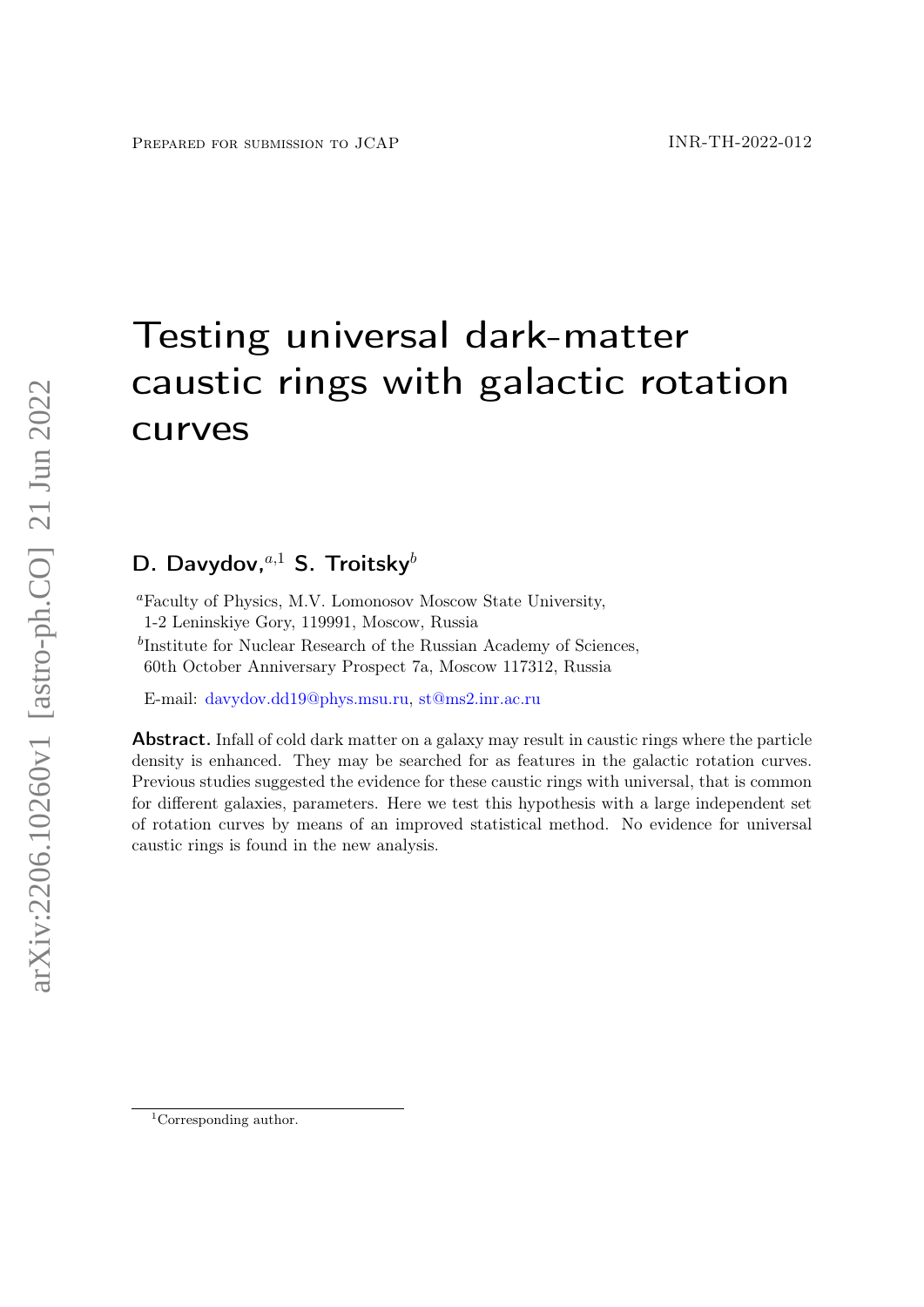# Contents

|   | 1 Introduction                                         |                |
|---|--------------------------------------------------------|----------------|
|   | 2 Data on rotation curves                              | $\bf{2}$       |
|   | 3 Data analysis                                        | $\bf{2}$       |
|   | Individual rotation curves<br>3.1                      | $\overline{2}$ |
|   | 3.2 Ensemble of rotation curves                        | 4              |
|   | 3.3 Monte-Carlo estimate of significance               | 4              |
|   | 4 Results and discussion                               | $\bf{5}$       |
|   | 4.1 Results for the main sample                        | 5              |
|   | Results for the previously used sample<br>4.2          | 5              |
|   | Discussion: comparison with the previous result<br>4.3 | 6              |
| 5 | Conclusions                                            |                |

# <span id="page-1-0"></span>1 Introduction

The origin of the dark matter, invisible substance not explained in terms of the Standard Model of particle physics, is one of main unsolved problems in modern physics, see e.g. Ref. [\[1\]](#page-7-1) and references therein. Long ago, it was pointed out that in the process of accumulating of cold dark matter in galaxies, infall caustics may form, which are concentric structures of enhanced dark-matter density [\[2](#page-7-2)[–6\]](#page-8-0). Inner caustics are ring-like structures [\[7\]](#page-8-1) which were suggested to be typical for the case of the axion dark matter [\[8\]](#page-8-2).

These overdensities should reveal themselves as features in the rotation curves of galaxies. However, these features are small enough, so it is a difficult task to distinguish them from variations of observed velocities caused by local streams and even from statistical fluctuations. Positions of the caustics are governed by the distribution of angular momenta of infalling darkmatter particles. Based on the observations of such bumps in the rotation curves of NGC 3198 [\[9\]](#page-8-3) and the Milky Way [\[10\]](#page-8-4), Kinney and Sikivie proposed [\[11\]](#page-8-5) that this distribution is universal and therefore positions of the caustic rings in different galaxies should coincide up to a welldetermined rescaling. This opened a possibility to use ensembles of galaxies to search for coinciding bumps in their (rescaled) rotation curves by means of stacking, which is expected to suppress features caused by local streams and fluctuations but enhances possible universal bumps associated with caustics. Moreover, the authors of Ref. [\[11\]](#page-8-5) analyzed a set of 32 highquality galactic rotation curves available by that time [\[12,](#page-8-6) [13\]](#page-8-7) and found indications to the existence of two caustic-associated bumps, with the reported statistical significance between 2.4 $\sigma$  and 3.0 $\sigma$ .

To our best knowledge, these results have never been tested with newer data, though a number of rotation curves of similar quality have become available<sup>[1](#page-1-1)</sup>. The purpose of the present work is to test the same hypothesis of universal caustic rings [\[11\]](#page-8-5) with a large independent set of rotation curves published since then.

<span id="page-1-1"></span><sup>1</sup>Ref. [\[14\]](#page-8-8) considered the rotation curve of the Milky Way in a different approach.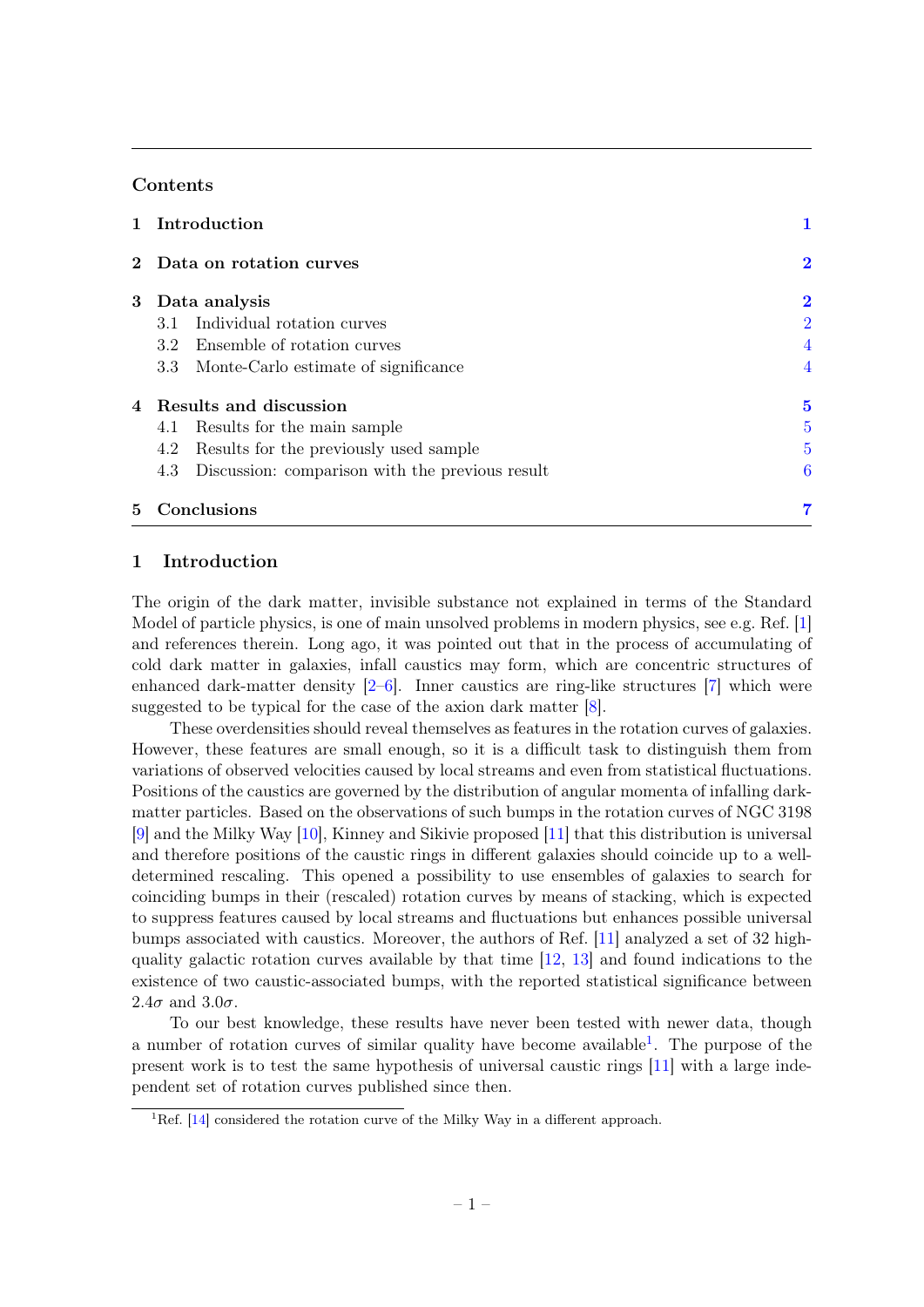The rest of the paper is organised as follows. In Section [2](#page-2-0) we describe the data on galactic rotation curves we use. Section [3](#page-2-1) presents the analysis procedure. For each galaxy, we closely repeat the procedure of Ref. [\[11\]](#page-8-5), which we describe for convenience in Section [3.1.](#page-2-2) The statistical analysis of the ensemble of rotation curves is discussed in Section [3.2.](#page-4-0) In Section [4,](#page-5-0) we present and discuss our results. The main test of the hypothesis of universal caustic rings is performed with a set of rotation curves independent from that used in Ref. [\[11\]](#page-8-5); its results are presented in Section [4.1.](#page-5-1) In section [4.2,](#page-5-2) we show how these results are affected by inclusion of the galaxies from the original sample of Ref. [\[11\]](#page-8-5). We discuss differences with Ref. [\[11\]](#page-8-5) in our methods and results in Section [4.3](#page-6-0) and briefly conclude in Section [5.](#page-7-0)

# <span id="page-2-0"></span>2 Data on rotation curves

We use the *Spitzer Photometry and Accurate Rotation Curves* (SPARC) database of rotation curves<sup>[2](#page-2-3)</sup> for 175 galaxies with various morphologies and luminosities  $[15]$ . These rotation curves were carefully selected from a number of previous studies, as described in Ref. [\[15\]](#page-8-9). The rotation velocities were obtained from interferometric observations of atomic hydrogen which is one of the best tracers of kinematics of nearby galaxies for a wide range of radial distances, which is important for our purposes.

The previous study [\[11\]](#page-8-5) made use of a sample of 32 rotation curves taken from Refs. [\[12,](#page-8-6) [13\]](#page-8-7). Of these 32 galaxies, 29 are present in the SPARC database. In order to perform an independent test of the hypothesis of Ref. [\[11\]](#page-8-5), we remove these 29 rotation curves from the sample. In addition, 25 curves have been removed to satisfy the quality condition described below in Sec. [3.1.](#page-2-2) The main, independent from Ref. [\[11\]](#page-8-5), sample we use thus contains 121 rotation curves.

In Sec. [4.3,](#page-6-0) we compare our results with those of Ref. [\[11\]](#page-8-5). There, we use also the original sample of 32 rotation curves from Refs. [\[12,](#page-8-6) [13\]](#page-8-7).

# <span id="page-2-1"></span>3 Data analysis

#### <span id="page-2-2"></span>3.1 Individual rotation curves

We are looking for caustic rings, where the concentration of dark matter is enhanced. In these areas, the rotation velocity should increase compared to other regions, resulting in features in the rotation curve. However, even without caustics, the rotation curves are not flat, and individual gas clouds observed in a galaxy may have peculiar velocities independent of any caustic structure. To quantify the presence or lack of features, the authors of Ref. [\[11\]](#page-8-5) proposed to use the procedure for separation the background rotation of the galaxy and for quantifying the "noise". The procedure, which we follow exactly here, is as follows.

Each rotation curve is a set of measurements  $(r_i, v_i \pm \Delta v_i)$ , where  $r_i$  is the radial distance,  $v_i$  is the velocity and  $\Delta v_i$  is the uncertainty of the velocity. Assume for the moment that the rotation curve at large radial distances is flat and denote as  $v_{\text{rot}}$  the velocity in the part where it reaches the plateau. Then the hypothesis of Ref. [\[9,](#page-8-3) [11\]](#page-8-5) predicts caustic rings at

$$
\tilde{r} = a_n \frac{j_{\text{max}}}{0.25} \frac{0.7}{h},
$$

<span id="page-2-3"></span><sup>2</sup>Data available from <http://astroweb.cwru.edu/SPARC>.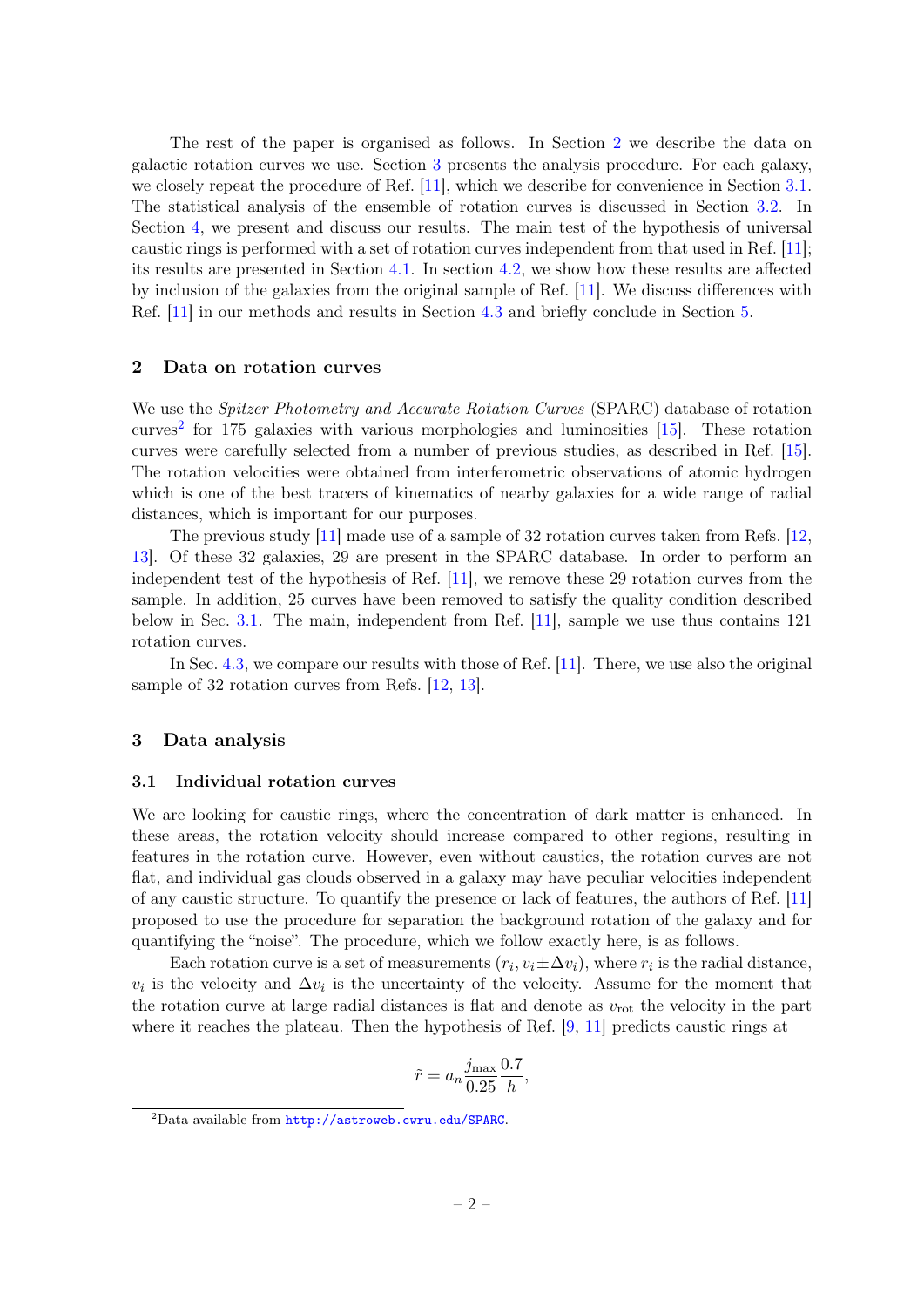where the rescaled radius is defined as

<span id="page-3-0"></span>
$$
\tilde{r} \equiv r \left( \frac{220 \text{ km/s}}{v_{\text{rot}}} \right),\tag{3.1}
$$

 $n = 1, 2, 3...$  enumerates the caustic rings formed by the particles experiencing the *n*th infall,

$$
a_n = \{39, 19.5, 13, 10, 8, \dots\} \text{ kpc}
$$

are the universal rescaled positions of these caustics,  $j_{\text{max}}$  is the peak of the distribution of dimensionless angular momenta of dark-matter particles and h is the dimensionless local Hubble constant. The universality hypothesis of Ref. [\[11\]](#page-8-5) is that for all galaxies,  $j_{max} = 0.27$ and therefore the rotation-curve bumps of various galaxies should coincide in terms of  $\tilde{r}$ , Eq.  $(3.1)$ . We note that there is an uncertainty related to the value of h used in the distance determination. While Ref. [\[11\]](#page-8-5) suggests to use the value which observers used in constructing the rotation curve, the Hubble distances are not precise for nearby galaxies in the sample and other methods of distance determination are used whenever possible. For 97 of 175 galaxies in the SPARC sample,  $h = 0.73$  was assumed; other 78, non-Hubble, distances correspond to this value of h [\[15\]](#page-8-9). In the present work, we do not stick to particular values of  $a_n$ ,  $j_{\text{max}}$  and h and search for any rotation-curve bumps at coinciding  $\tilde{r}$ , thus testing the hypothesis of the universal  $j_{\text{max}}$  without assuming its particular value.

In practice, the rotation curves are never exactly flat, and the plateau regions, if any, are reached at various radial distances. Ref. [\[11\]](#page-8-5) suggested to use the average rotation velocity in the outer part of the galaxy as  $v_{\text{rot}}$ . To calculate it, the data points are fitted by a smooth curve (a line or a polynomial was used in Ref.  $|11|$ ). It is assumed that the approximately flat part of the rotation curve corresponds to the rescaled radii  $\tilde{r}_i \gtrsim 10$  kpc, and only this range contributes to the average. In our work, we follow the same prescription and determine the fitting parabola  $\bar{v}(\tilde{r}) = c_0 + c_1 \tilde{r} + c_2 \tilde{r}^2$ , then the average value  $v_{\text{rot}} = \langle v(\tilde{r}) \rangle_{\tilde{r} \geq 10 \text{ kpc}}$  is used in Eq. [\(3.1\)](#page-3-0).

Like in Ref. [\[11\]](#page-8-5), we need a little complication of the procedure because the definition of  $\tilde{r}$ , and hence the condition  $\tilde{r}_i \geq 10$  kpc, depend on  $v_{\rm rot}$ . The rescaled rotation curve is determined iteratively. Initial data are fitted by the parabola,  $\bar{v}_0(r)$ , and the mean  $v_{\text{rot}}$  is calculated for this parabola over  $r_i \geq 10$  kpc. Then Eq. [\(3.1\)](#page-3-0) is used to obtain rescaled radii  $\tilde{r}$ , and all points with  $\tilde{r}_i < 10$  kpc are removed. At the next iteration, the new fitting function  $\bar{v}_1(\tilde{r})$  is constructed, new  $v_{\text{rot}}$  and  $\tilde{r}_i$  are calculated and the condition  $\tilde{r}_i \geq 10$  kpc is checked again. This iteration procedure converges fastly, normally in one or two iterations. As a result, we obtain a set of rescaled data points,  $(\tilde{r}_i, v_i \pm \Delta v_i)$ , where all  $\tilde{r}_i \geq 10$  kpc, and the corresponding fitting parabola  $\bar{v}(\tilde{r})$ . Note that the parabolic fits always give a good description of the outer parts of the rotation curves.

At the next step, we will be interested in bumps, that is deviations from the smooth rescaled rotation curve  $\bar{v}(\tilde{r})$ . Therefore, the output of this step for each galaxy is a set of  $(\tilde{r}_i, \sigma_i)$ , where we defined  $\sigma_i \equiv (v_i - \bar{v}(\tilde{r}_i)) / \Delta v_i$ . Note that since the parabola  $\bar{v}(\tilde{r})$  for three data points is determined precisely, we require at least four data points to search for bumps against the background of this parabola. This quality cut removes 25 galaxies from the main data set (and none from the set used in Sec. [4.2\)](#page-5-2).

This procedure, similar to the one which resulted in the positive signal in Ref. [\[11\]](#page-8-5), may be considered as a part of the hypothesis to be tested, so we keep it in the present study.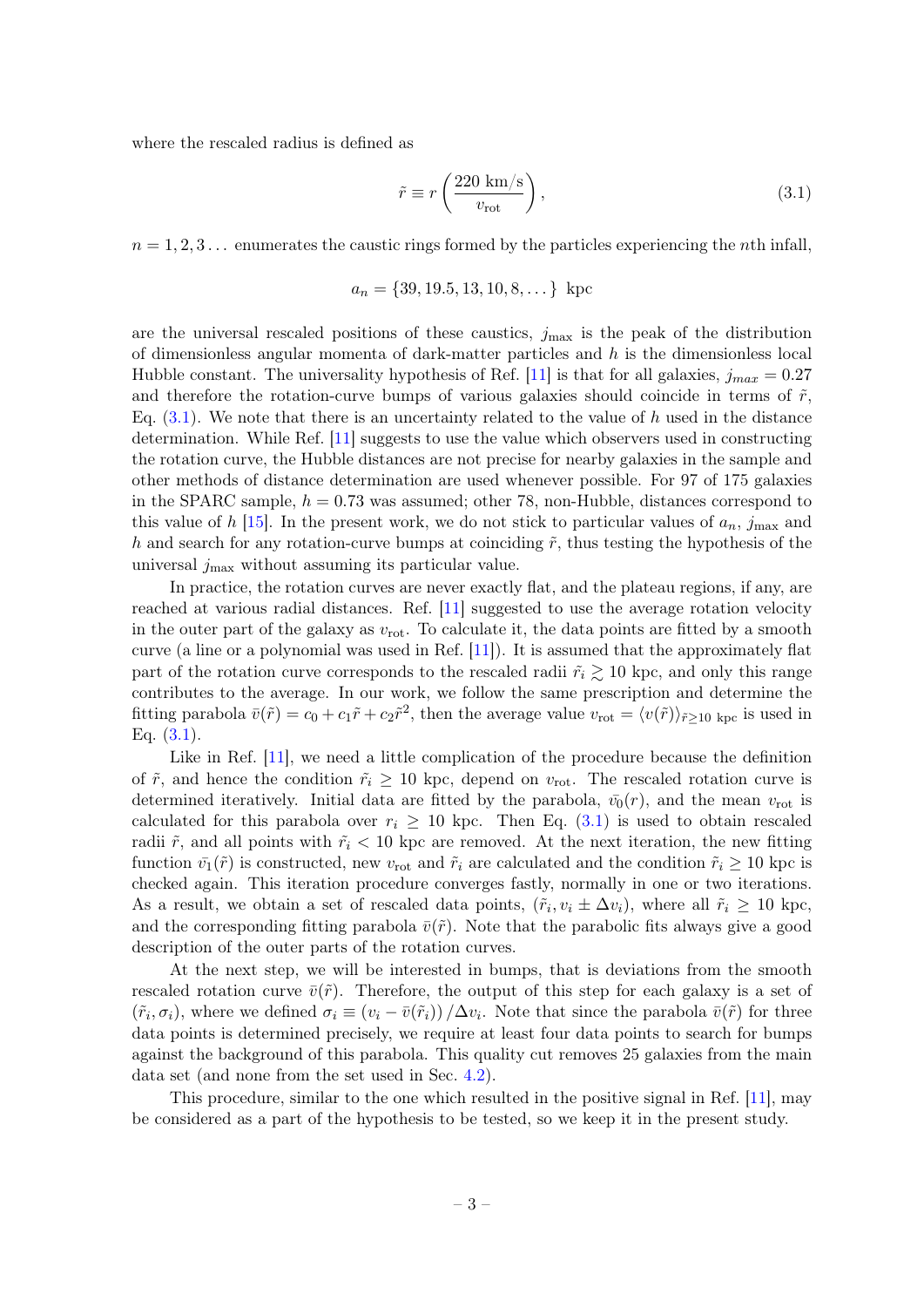# <span id="page-4-0"></span>3.2 Ensemble of rotation curves

To search for features at the same rescaled radii  $\tilde{r}$  present in rotation curves of different galaxies, we adopt the unbinned likelihood method, in which a continuous function  $L(\tilde{r})$  is constructed from the entire data set of all galaxies. To estimate the statistical significance of any potential feature, including a universal caustic ring, we use the Monte-Carlo method with the same function L constructed from simulated data, as described in Sec. [3.3](#page-4-1) below.

For each galaxy, we start with the set  $(\tilde{r}_i, \sigma_i)$  obtained as described in Sec. [3.1.](#page-2-2) For each  $\sigma_i$  we assign a  $p_i$  value  $(0 \leq p_i \leq 1)$  with the meaning of the probability of a random deviation to  $\geq \sigma_i$  for the Gaussian distribution with the mean 0 and variance 1,

$$
p_i = 1 - \text{CDF}(\sigma_i) = \frac{1}{2} \left( 1 - \text{erf}(\frac{\sigma_i}{\sqrt{2}}) \right). \tag{3.2}
$$

For each galaxy j, we then obtain a function  $p_i(\tilde{r})$  by the linear interpolation of the corresponding points  $(\tilde{r}_i, p_i)$  for this galaxy. Note that  $p_j(\tilde{r})$  is determined on an interval between the minimal and maximal values of  $\tilde{r}_i$ , and these values are different for different galaxies.

We are now ready to construct the averaged likelihood function  $L(\tilde{r})$  as

$$
L(\tilde{r}) = -\sum_{j=1}^{N(\tilde{r})} \frac{\log[p_j(\tilde{r})]}{N(\tilde{r})},\tag{3.3}
$$

where  $N(\tilde{r})$  is the number of galaxies, for which  $p_i$  is determined at the point  $\tilde{r}$ .

The interpretation of this likelihood function is straightforward. Each galaxy may have outlaying points in the rotation curve, which may or may not be associated with caustics. Random statistical fluctuations and individual rotation-curve features caused by particular velocity flows are expected to occur at different  $\tilde{r}$  and therefore to cancel in the sum L. Contrary, coinciding bumps related to universal caustics would add coherently resulting in a peak in  $L(\tilde{r})$ .

Note that details of the construction of the likelihood function, e.g. the use of the Gaussian  $p_i$  or the choice of the interpolation method, are not important since we never interpret the actual value of  $L$  in terms of the significance, using instead the Monte-Carlo approach described below.

#### <span id="page-4-1"></span>3.3 Monte-Carlo estimate of significance

To estimate the significance of potential universal features in the rescaled rotation curves, we follow the standard parametric bootstrap approach, see e.g. Ref. [\[16\]](#page-8-10). We use the maximal value  $L_{\text{max}}$  of  $L(\tilde{r})$  over the interval of interest, 10 kpc  $\leq \tilde{r} \leq 75$  kpc, which covers well the first two caustic rings discussed in Ref. [\[11\]](#page-8-5). The lower limit of the interval is implied by the procedure used to construct  $\sigma$  while the upper one is determined by the lack of statistics of rotation-curve measurements at large radial distances.

To simulate artificial rotation curves without universal features, we assume that the fitted functions  $\bar{v}(\tilde{r})$  represent the true smooth rotation curves, the measurements were done at the same sets of  $r_i$  as in the real data, and the measurement errors are Gaussian with the same widths as quoted for the real data. Within these assumptions, we obtain a simulated data set and process it in the same way as the real data, see Sec. [3.2.](#page-4-0)

We repeat M times the same procedure with simulated rotation-curve measurements and obtain a set of of simulated  $L_{\text{max}}^{(k)}$ ,  $k = 1, ..., M$ . The significance of the strongest universal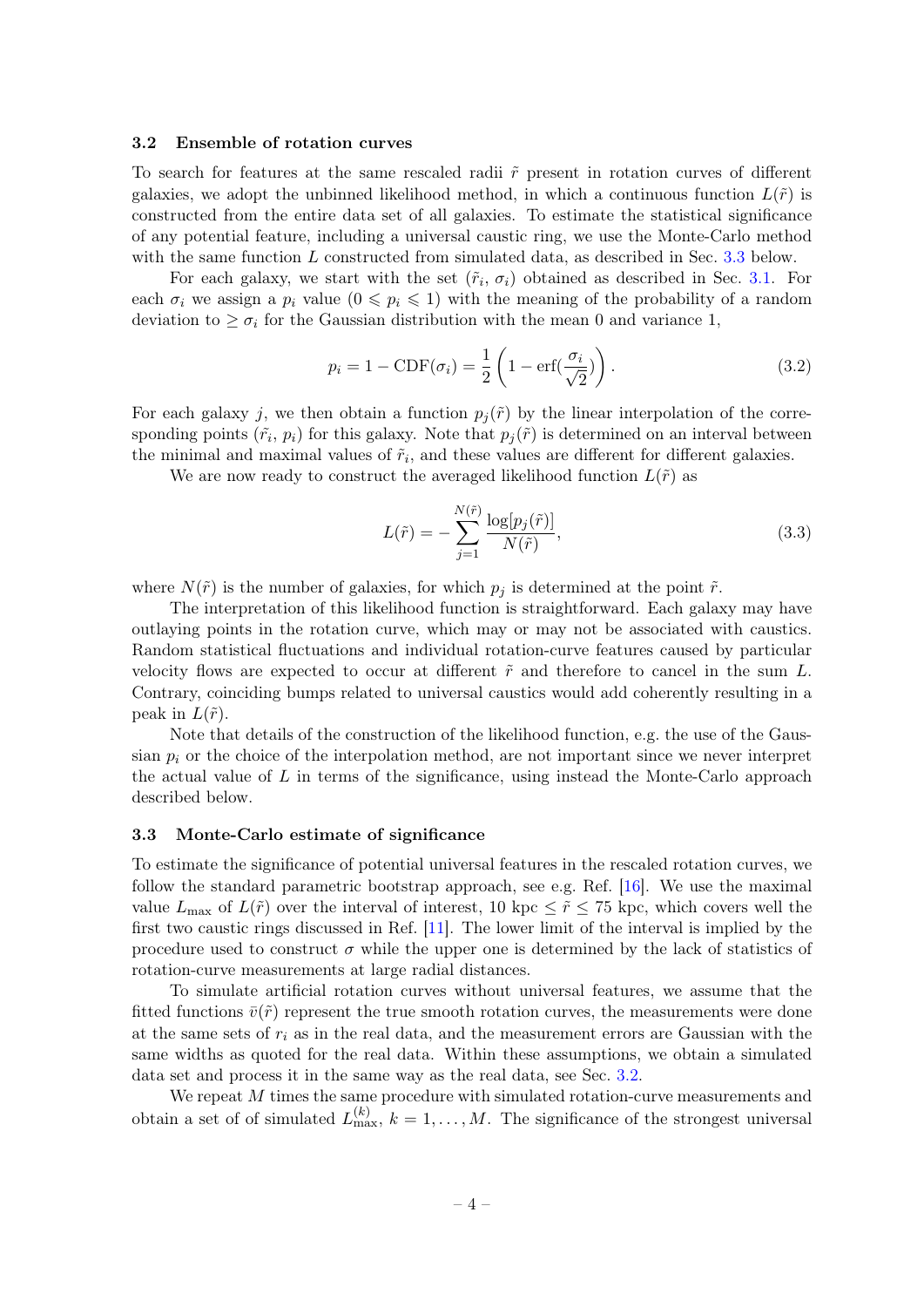

<span id="page-5-3"></span>**Figure 1.** The function  $L(\tilde{r})$  for the main sample of 121 galaxies which does not include those studied in Ref. [\[11\]](#page-8-5). The vertical dashed lines indicate the expected positions of the  $n = 1, 2$  caustic rings claimed in Ref. [\[11\]](#page-8-5), corrected for the slightly different value of h.

feature in the set of rescaled rotation curves is determined by the p-value counting how often the observed or larger value of  $L_{\text{max}}$  happens by chance in the simulated sets, that is the number of cases for which  $L_{\text{max}}^{(k)} > L_{\text{max}}$  divided by M.

# <span id="page-5-0"></span>4 Results and discussion

# <span id="page-5-1"></span>4.1 Results for the main sample

The application of the procedure described in Sec. [3.1,](#page-2-2) [3.2](#page-4-0) to the main data set of 121 rotation curves not used in previous search for caustics, described in Sec. [2,](#page-2-0) results in the  $L(\tilde{r})$  function presented in Fig. [1.](#page-5-3) No significant peaks of  $L(\tilde{r})$  are observed at the expected positions of caustic rings found in Ref. [\[11\]](#page-8-5), nor elsewhere. Indeed, Figure [2](#page-6-1) presents the distribution of  $L_{\text{max}}^{(k)}$  for  $k = 1, ..., M = 1000$  Monte-Carlo simulated data sets assuming no universal caustics and only statistical fluctuations in the rotation-curve measurements. The observed  $L_{\text{max}} \approx 1.83$  or larger was found 202 times out of 1000, resulting in the p-value of 0.2 for the null hypothesis of the absence of universal caustic rings. This confirms that the smooth, bumpless  $\bar{v}(\tilde{r})$  quadratic functions we used describe well the rotation curves.

#### <span id="page-5-2"></span>4.2 Results for the previously used sample

The results obtained above for the statistically independent sample of rotation curves do not support the indications to the presence of universal caustic rings claimed in Ref. [\[11\]](#page-8-5). It is therefore instructive to repeat our analysis for the original sample used in that study. Figure [3](#page-6-2) presents the results of these analysis. Interestingly, it also does not reveal any significant excesses at the expected positions of the universal caustics. Contrary, we find the p-value of 0.98 for the null hypothesis, which means that the consistence between data and expectations is "too good", which may happen for overestimated statistical errors in the initial data.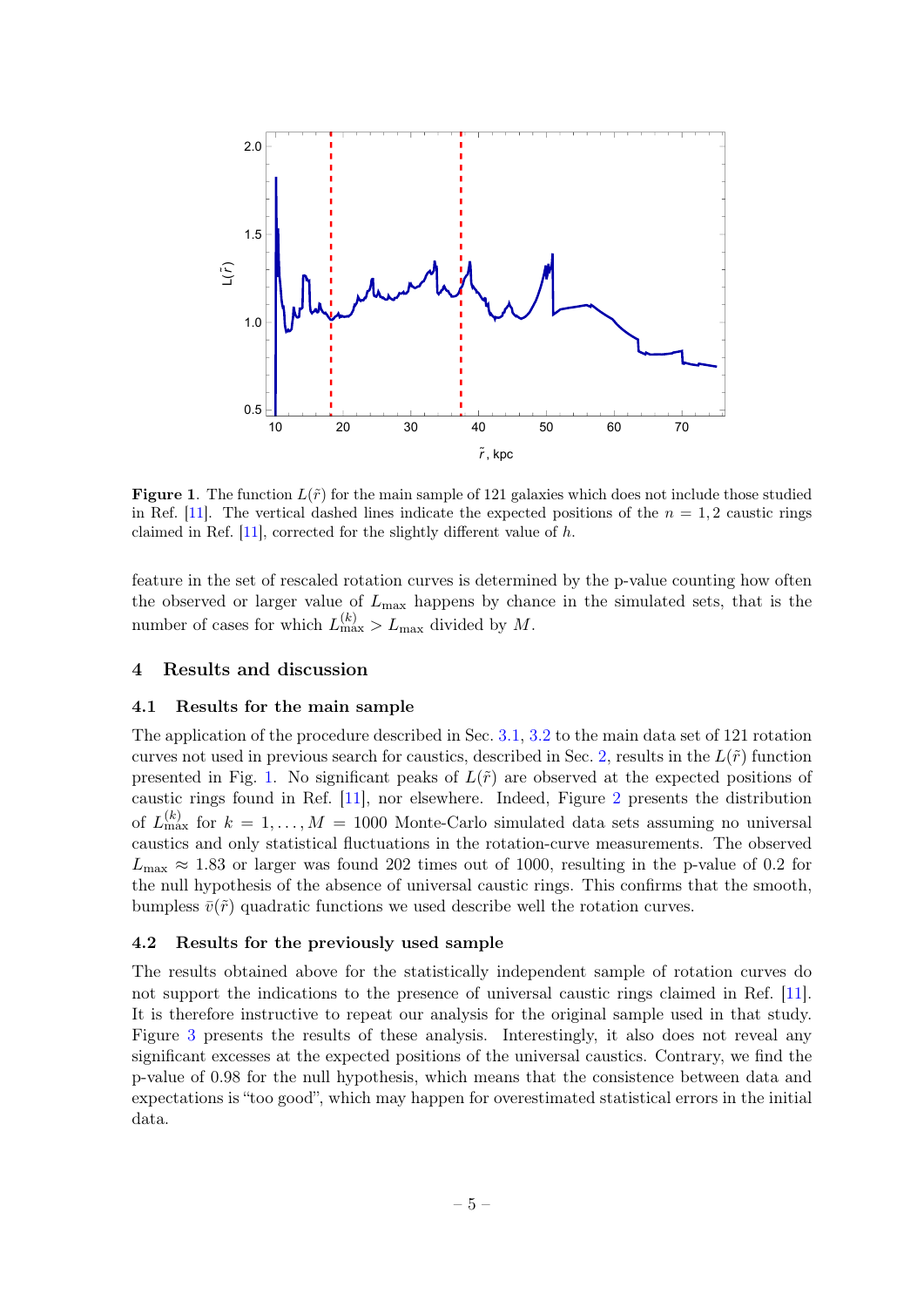

<span id="page-6-1"></span>**Figure 2.** The distribution of the maxima of 1000 Monte-Carlo simulated  $L(\tilde{r})$  functions for the main sample of rotation curves. The vertical line indicates the value of  $L_{\text{max}}$  obtained for the data.



<span id="page-6-2"></span>**Figure 3.** Results for the sample of 32 rotation curves studied in Ref. [\[11\]](#page-8-5). Left: the function  $L(\tilde{r})$ . The vertical dashed lines indicate the expected positions of the  $n = 1, 2$  caustic rings claimed in Ref. [\[11\]](#page-8-5). Right: the distribution of the maxima of 1000 Monte-Carlo simulated  $L(\tilde{r})$ . The vertical line indicates the value of  $L_{\text{max}}$  obtained for the data.

#### <span id="page-6-0"></span>4.3 Discussion: comparison with the previous result

There are two main differences between the statistical analysis used in Ref. [\[11\]](#page-8-5) and that of the present work. Firstly, we use the unbinned likelihood while the analysis of Ref. [\[11\]](#page-8-5) was based on binning. Secondly, we use Monte-Carlo based on the null hypothesis to estimate the significance, while Ref. [\[11\]](#page-8-5) assigned statistical errors to the binned data by hand. We note that the resulting significance reported in Ref. [\[11\]](#page-8-5) does not account for the selection of the bin with the strongest deviation (the look-elsewhere effect), nor for the choice of the bin size. For the 30 bins, Ref. [\[11\]](#page-8-5) reports a  $2.6\sigma$  significance, that is the p-value of 0.01; since the data in the bins are independent, a reasonable estimate of the look-elsewhere correction would be to multiply the p-value by the number of bins, which would result in the post-trial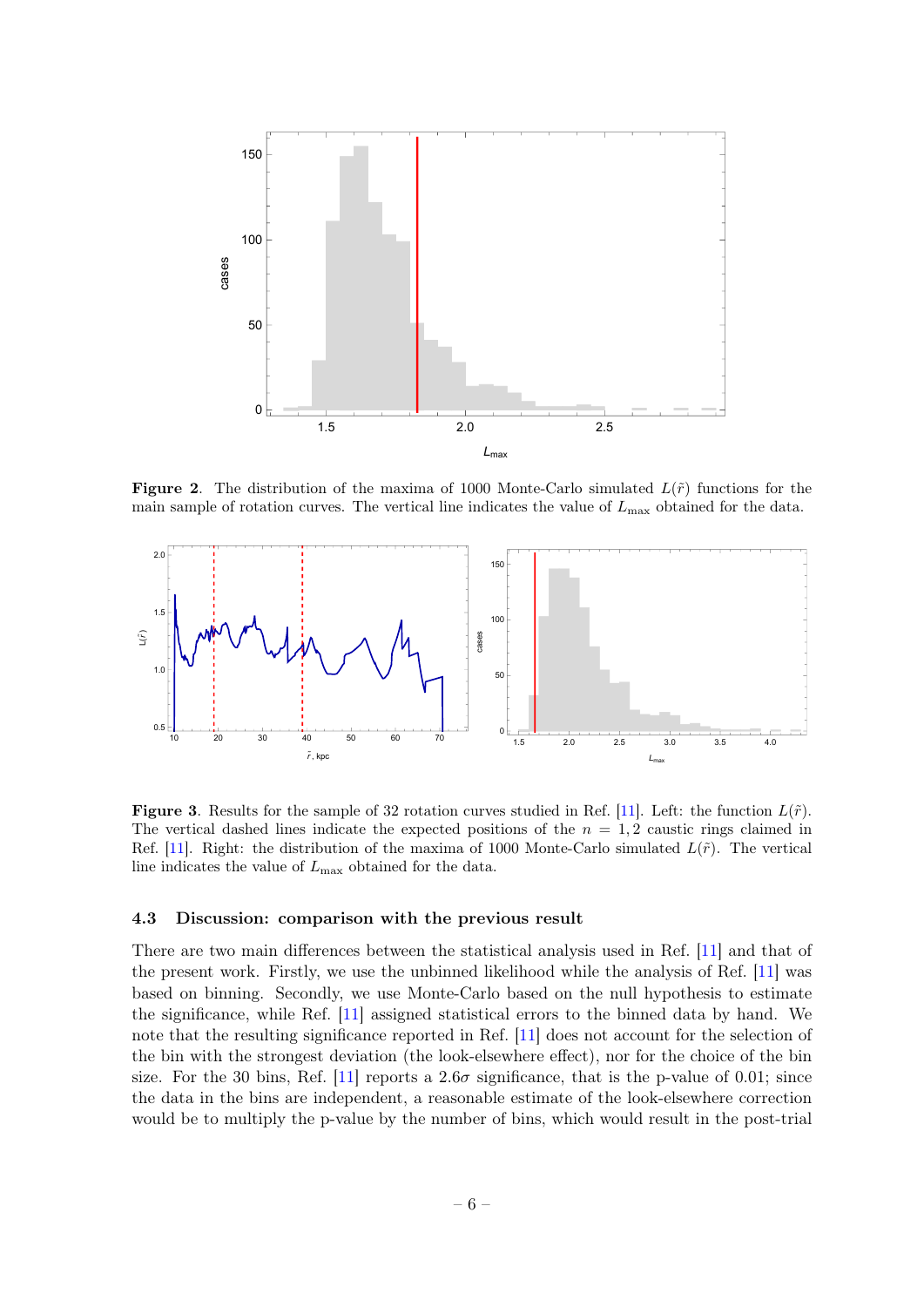significance fully consistent with the null hypothesis. Ref. [\[11\]](#page-8-5) also considers the case of 60 bins and obtains  $3.0\sigma$  then; multiplied by the number of bins and by the number of bin-size trials, that is 2, this pre-trial p-value gives the same result for the post-trial significance.

# <span id="page-7-0"></span>5 Conclusions

In the present paper, the hypothesis of the universality of caustic rings in galaxies, proposed in Ref. [\[11\]](#page-8-5), is tested. We use the SPARC sample of galactic rotation curves [\[15\]](#page-8-9) from which we remove the galaxies used in the original study  $[11]$ . After additional quality cuts, the main sample contains 121 rotation curves. We apply the unbinned likelihood method and estimate the significance of possible universal features in the rotation curves by means of the Monte-Carlo simulations. We find no indication of the presence of universal caustic rings: the data agrees with the expectations of the null hypothesis with the p-value of 0.20. We discuss the reasons for the discrepancy with the original proposal and find that the most probable reason is the use in Ref. [\[11\]](#page-8-5) of the statistical method which overestimates the significance.

However, the stacking method, used in Ref. [\[11\]](#page-8-5) and in the present work, tests only the universality of the caustics. The locations of the caustic rings may vary from one galaxy to another even in terms of the rescaled coordinate  $\tilde{r}$ , indicating a scatter in the angular momentum distributions of infalling dark matter. To find or exclude such non-universal caustics would be a much more difficult observational task because the effect of the matter overdensity on the rotation curve should be disentangled from local variations in the velocity field of the galactic gas. This may however be feasible in observations of two-dimensional velocity fields, see e.g. Refs. [\[17–](#page-8-11)[19\]](#page-8-12). Observation or constraining of dark-matter caustics would shed light on the dynamical history of galaxies, the nature of the dark matter and its expected density near the Earth, being therefore important for both direct and indirect dark-matter detection [\[20–](#page-8-13)[23\]](#page-8-14).

#### Acknowledgments

We are indebted to D. Levkov, A. Plavin, K. Postnov, G. Rubtsov, I. Tkachev and A. Zasov for interesting and helpful discussions of various topics related to this work. DD thanks N. Alutis for his help and for intense discussions of the analysis. ST thanks A. Gribachev and T. Glukhikh for collaboration at the initial stages of this work. This work is supported by the Russian Science Foundation, grant 22–12–00215 (DD).

# References

- <span id="page-7-1"></span>[1] G. Bertone and T. Tait, M. P., A new era in the search for dark matter, Nature 562 [\(2018\) 51](https://doi.org/10.1038/s41586-018-0542-z) [[1810.01668](https://arxiv.org/abs/1810.01668)].
- <span id="page-7-2"></span>[2] P. Sikivie and J. R. Ipser, Phase space structure of cold dark matter halos, [Phys. Lett. B](https://doi.org/10.1016/0370-2693(92)91047-D) 291 [\(1992\) 288.](https://doi.org/10.1016/0370-2693(92)91047-D)
- [3] P. Sikivie, I. I. Tkachev and Y. Wang, The Velocity peaks in the cold dark matter spectrum on earth, [Phys. Rev. Lett.](https://doi.org/10.1103/PhysRevLett.75.2911) **75** (1995) 2911 [[astro-ph/9504052](https://arxiv.org/abs/astro-ph/9504052)].
- [4] P. Sikivie, I. I. Tkachev and Y. Wang, The Secondary infall model of galactic halo formation and the spectrum of cold dark matter particles on earth, [Phys. Rev. D](https://doi.org/10.1103/PhysRevD.56.1863) 56 (1997) 1863 [[astro-ph/9609022](https://arxiv.org/abs/astro-ph/9609022)].